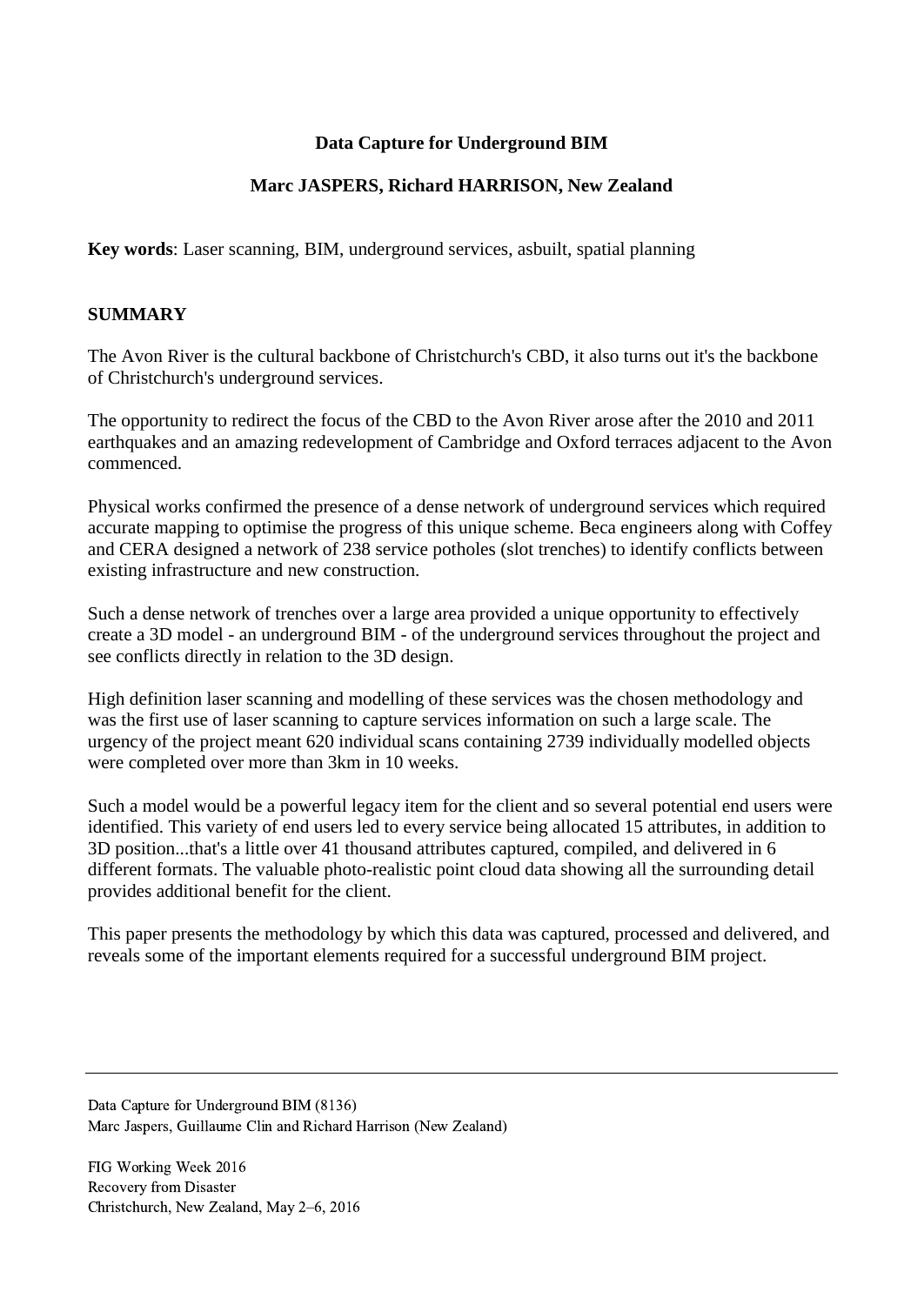## **Data Capture for Underground BIM**

# **Marc JASPERS, Richard HARRISON, New Zealand**

## **1. BACKGROUND**

The Canterbury earthquake sequence had a vast impact on Christchurch. Much has been said and written about the resulting damage but this is a story about opportunity.

When the city turned its focus to recovery and rebuilding, the public was called upon for ideas. An overwhelming theme that came to the forefront was to redirect the attention of the city to the River Avon.

Adjacent to the Avon, Cambridge and Oxford Terraces were for years largely underutilized by pedestrians; the Avon River corridor would be reimagined as the backbone of the new CBD. Unlike the *Health Precinct* or the *Justice and Emergency Services Precinct*, where the aim was to bring like services together, The NZ\$90m *Avon River Precinct* encircles the city framing two sides of the CBD connecting the *Health Precinct* with the *East Frame* and everything in-between.

## **2. THE PROBLEM**

Oxford and Cambridge Terraces were already the backbone of the CBD in one very significant way. These roads were a main arterial for a large proportion of the city's underground services. Bundles of existing ducts were already present in the ground where tree pits, rain gardens and new services had been designed.

The Canterbury Earthquake Recovery Authority (CERA) together with their project managers, Coffey and Beca engineers established that the works required to achieve the original vision would require significant additional investment and that re-design would have a very high benefit-cost ratio.

The quality and format of existing records of the underground services varied greatly. New services may have accurate 3-dimensional records, but paper based plans and diagrams were also common. In several cases, diagrams showed measurements of physical features that had since been demolished.

To ensure successful advancement of the project we needed asbuilt locations of the existing underground services to be shown in 3-dimensions next to the design to form a clear picture of where clashes were going to occur. In many cases there was no guarantee that records of existing

Data Capture for Underground BIM (8136) Marc Jaspers, Guillaume Clin and Richard Harrison (New Zealand)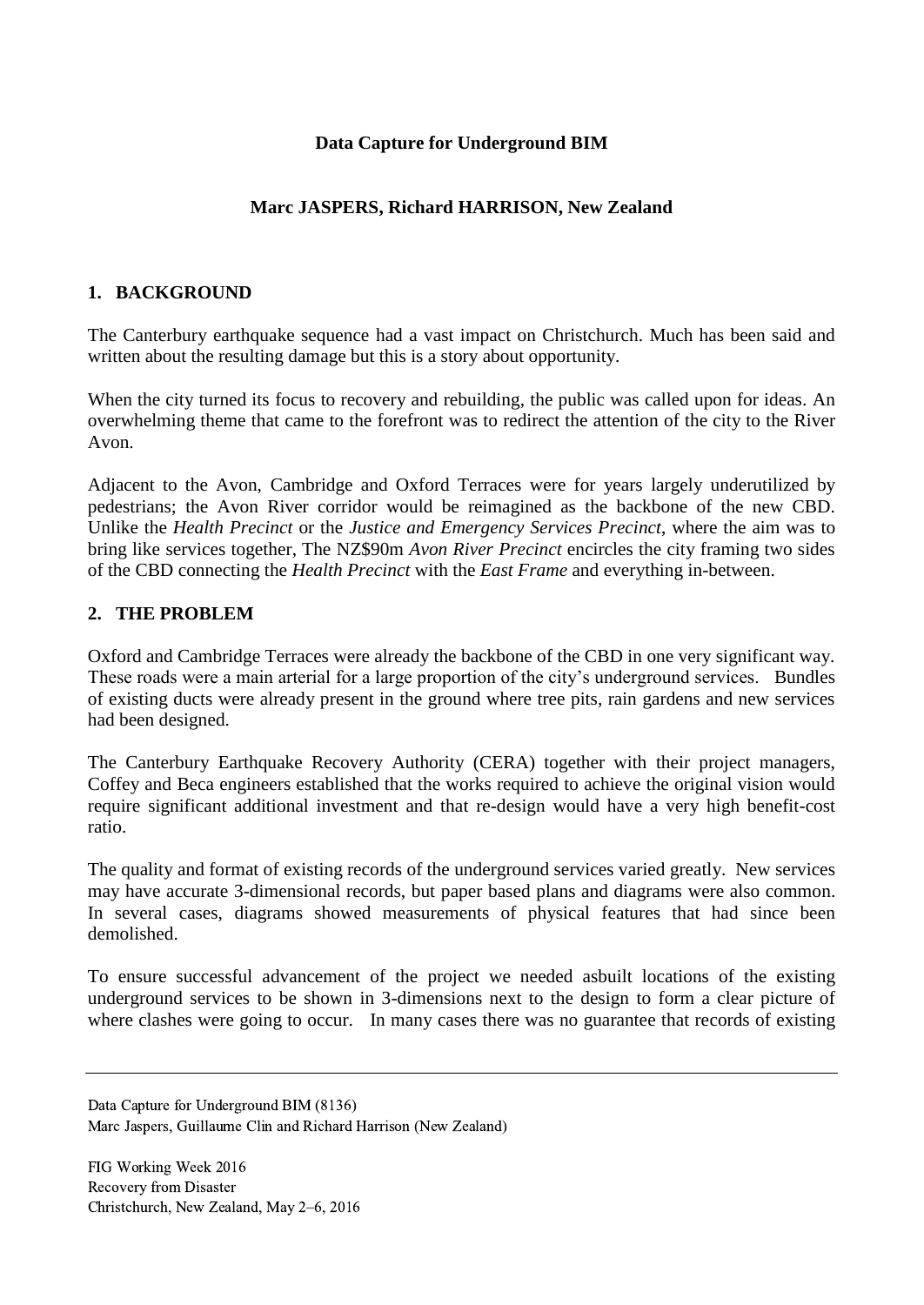services represented their actual location. The shallow surface movement of the earthquake sequence had a significant effect on services all over the city.

It was all falling into place; it all needed to be asbuilt.

## **3. THE SOLUTION**

The need that became evident was to create a fully attributed 3D model elements– an underground BIM – of the services throughout the project. This would not only be able to feed into the 3D design for the new precinct, but would also leave a powerful tool for the city going forward.

To leave a successful legacy there must be a lot of thought put into who will use the information in the future. Even just the parties involved up to this point used a variety of different software. Six different deliverables were required. Some (IFC, e57, Truview web viewer, annotated images) chosen for their broad range of use. Others (dwg, 12da) chosen for immediate use in the current systems.

This is where the real benefit of laser scanning for underground BIM is realized. Once a service is covered you lose any ability to visually inspect or verify what has been recorded without reexcavating. It therefore makes sense to capture as much useful data as possible at the time of survey. Fifteen separate attributes (unique ID, Service pothole ID, service type, diameter, modeled colour, physical colour, date of scan, photo ID, material type, survey firm, surveyors job number, surveyors initials, data release date, origin mark name, vertical datum) were identified as either necessary for the current project or potentially useful in the future.

In parallel to the survey planning, our engineers were working on where the measurements needed to be taken. They identified 238 half-metre wide trenches, ranging from 1m to 20m in length. Each one was designed to expose potential clashes with the new landscape and civil design. They also mandated a timeframe of 10 weeks, placing real pressure on the survey teams.

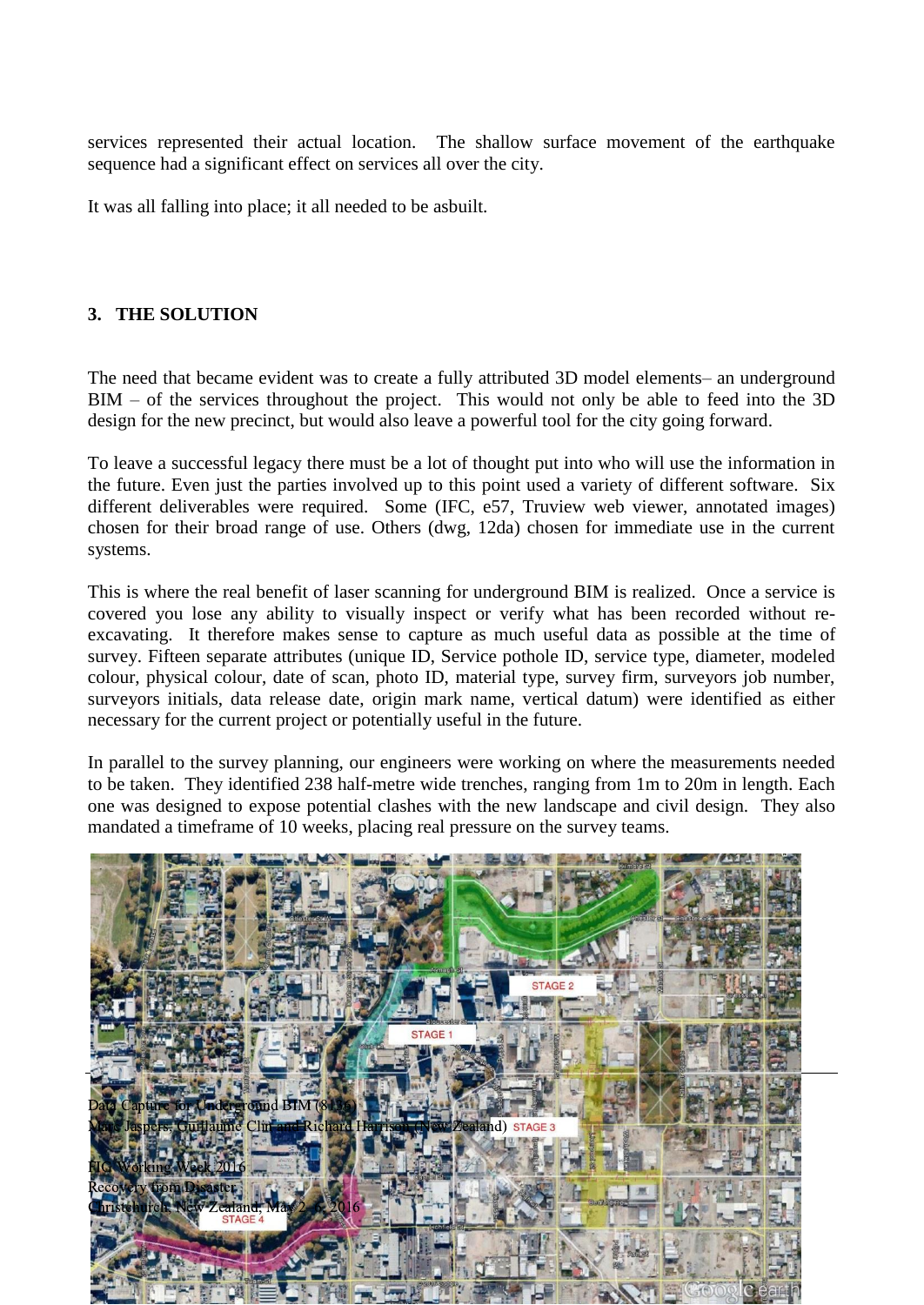Although the original concept was based around laser scanning it was deemed prudent to complete a comparison between laser scanning and more conventional techniques, namely total station and GPS. We felt it was important to ensure any additional cost using laser scanning was warranted.

We compiled the table below for consideration.

| <b>Factor</b>                              | <b>Laser Scanning (full</b><br>deliverables)                                                                                       | <b>Total Station (no point</b><br>cloud deliverables)                                                  |  |  |
|--------------------------------------------|------------------------------------------------------------------------------------------------------------------------------------|--------------------------------------------------------------------------------------------------------|--|--|
| <b>Field Data Collection</b>               |                                                                                                                                    |                                                                                                        |  |  |
| <b>Health and Safety</b>                   | Requires the surveyor to<br>maintain a position away<br>from the pothole (remote<br>measurement)                                   | Requires the surveyor to be<br>in the pothole, and/or lean<br>over the pothole (direct<br>measurement) |  |  |
| Speed of acquisition                       | Generally 0.5 - 2 hours per<br>pothole,                                                                                            | Generally 0.5 - 2.0 hours per<br>pothole                                                               |  |  |
| <b>Data Processing</b>                     |                                                                                                                                    |                                                                                                        |  |  |
| Comprehensive data                         | Creates a comprehensive 3d<br>'picture' of the entire scene,<br>including surrounding detail<br>and many points on each<br>service | Captures two individual<br>points at either end of each<br>service                                     |  |  |
| Comprehensive data                         | High number of points<br>means services are modeled<br>in their real position                                                      | Services are modeled in the<br>position of the two survey<br>measurements (open to<br>inaccuracy)      |  |  |
| Comprehensive data                         | Actual service diameters<br>determined in the office                                                                               | Service diameters have to be<br>measured in the field                                                  |  |  |
| Data confidence and QA                     | Point cloud data provides<br>millions of points in the<br>scene, ensuring a high<br>degree of reliability                          | Survey data is limited to<br>only the points that were<br>measured                                     |  |  |
| Capture of surrounding data<br>for context | All surrounding data<br>including surface markings<br>is captured                                                                  | No surrounding data is<br>captured                                                                     |  |  |
| Deliverable: DWG                           | Yes, from point cloud                                                                                                              | Yes, from 2 points                                                                                     |  |  |
| Deliverable: IFC                           | Yes, from point cloud                                                                                                              | Yes, from 2 points                                                                                     |  |  |

Data Capture for Underground BIM (8136) Marc Jaspers, Guillaume Clin and Richard Harrison (New Zealand)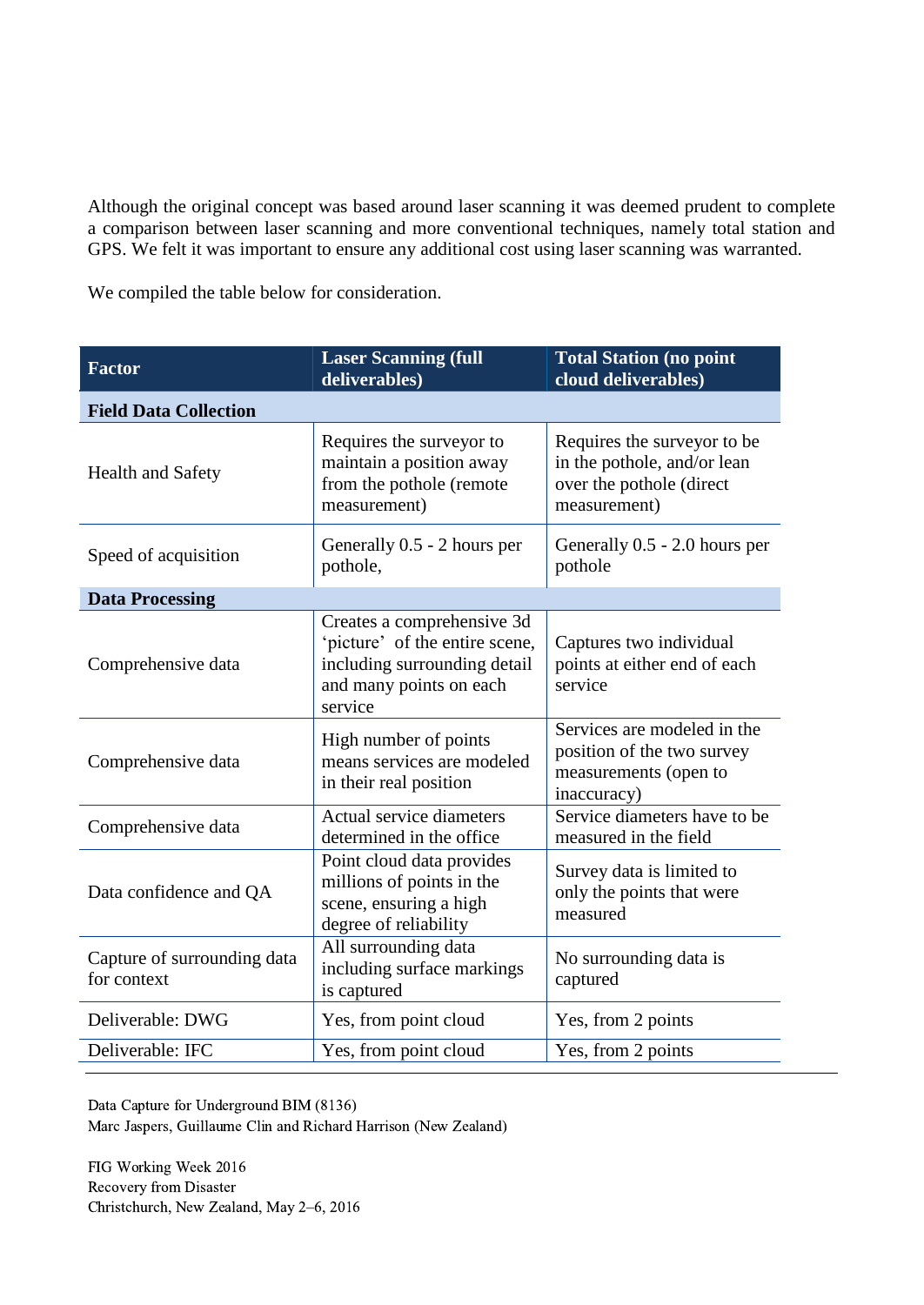| <b>Factor</b>                                              | <b>Laser Scanning (full</b><br>deliverables)                                                                                                                                                                                                                                      | <b>Total Station (no point</b><br>cloud deliverables)                                                                                  |  |  |
|------------------------------------------------------------|-----------------------------------------------------------------------------------------------------------------------------------------------------------------------------------------------------------------------------------------------------------------------------------|----------------------------------------------------------------------------------------------------------------------------------------|--|--|
| Deliverable: 12da                                          | Yes, from point cloud                                                                                                                                                                                                                                                             | Yes, from 2 points                                                                                                                     |  |  |
| Deliverable: e57 point cloud<br>for cross-platform support | Yes                                                                                                                                                                                                                                                                               | N <sub>o</sub>                                                                                                                         |  |  |
| Deliverable: point cloud web<br>viewer                     | Yes                                                                                                                                                                                                                                                                               | N <sub>o</sub>                                                                                                                         |  |  |
| <b>Other Factors</b>                                       |                                                                                                                                                                                                                                                                                   |                                                                                                                                        |  |  |
| Risk of incorrect service<br>identification/survey         | Reduced through capture of<br>very complete dataset                                                                                                                                                                                                                               | Risk of incorrectly identified<br>services increases, requiring<br>contingency                                                         |  |  |
| Capture of contextual<br>information                       | Ability to visually inspect<br>surrounding GPR markings                                                                                                                                                                                                                           | <b>Additional features or</b><br>ground markings need to be<br>picked up with additional<br>survey time.                               |  |  |
| Program delays                                             | Pothole can be backfilled as<br>soon as the point cloud data<br>has been downloaded and<br>checked.                                                                                                                                                                               | Pothole remains open until<br>all survey processing is<br>completed                                                                    |  |  |
| Ability to extract additional<br>data                      | Revisit the site in a 'virtual'<br>3d environment.<br><b>Extract further</b><br>measurements without<br>specialist software or<br>specialist survey capability<br>Look at the site again in the<br>light of changes to the<br>program without having to<br>physically go to site. | The data captured by the<br>surveyor is the only data<br>available. No further<br>information can be extracted<br>from the field data. |  |  |
| Interpretation                                             | Point cloud data is highly<br>visual and easy to<br>understand                                                                                                                                                                                                                    | Survey data requires<br>interpretation of survey<br>plans                                                                              |  |  |
| Responsive to 'scope creep'                                | Point cloud data can be<br>utilized for multiple<br>different applications, with<br>different data extracted to<br>suit the requirements                                                                                                                                          | Survey data is<br>fundamentally limited to<br>'only' the points that were<br>measured.                                                 |  |  |
| Cost                                                       |                                                                                                                                                                                                                                                                                   |                                                                                                                                        |  |  |
| Relative costs                                             | Cost of laser scanning is approximately 15% greater than<br>conventional, offset by benefits from additional deliverables                                                                                                                                                         |                                                                                                                                        |  |  |

Data Capture for Underground BIM (8136) Marc Jaspers, Guillaume Clin and Richard Harrison (New Zealand)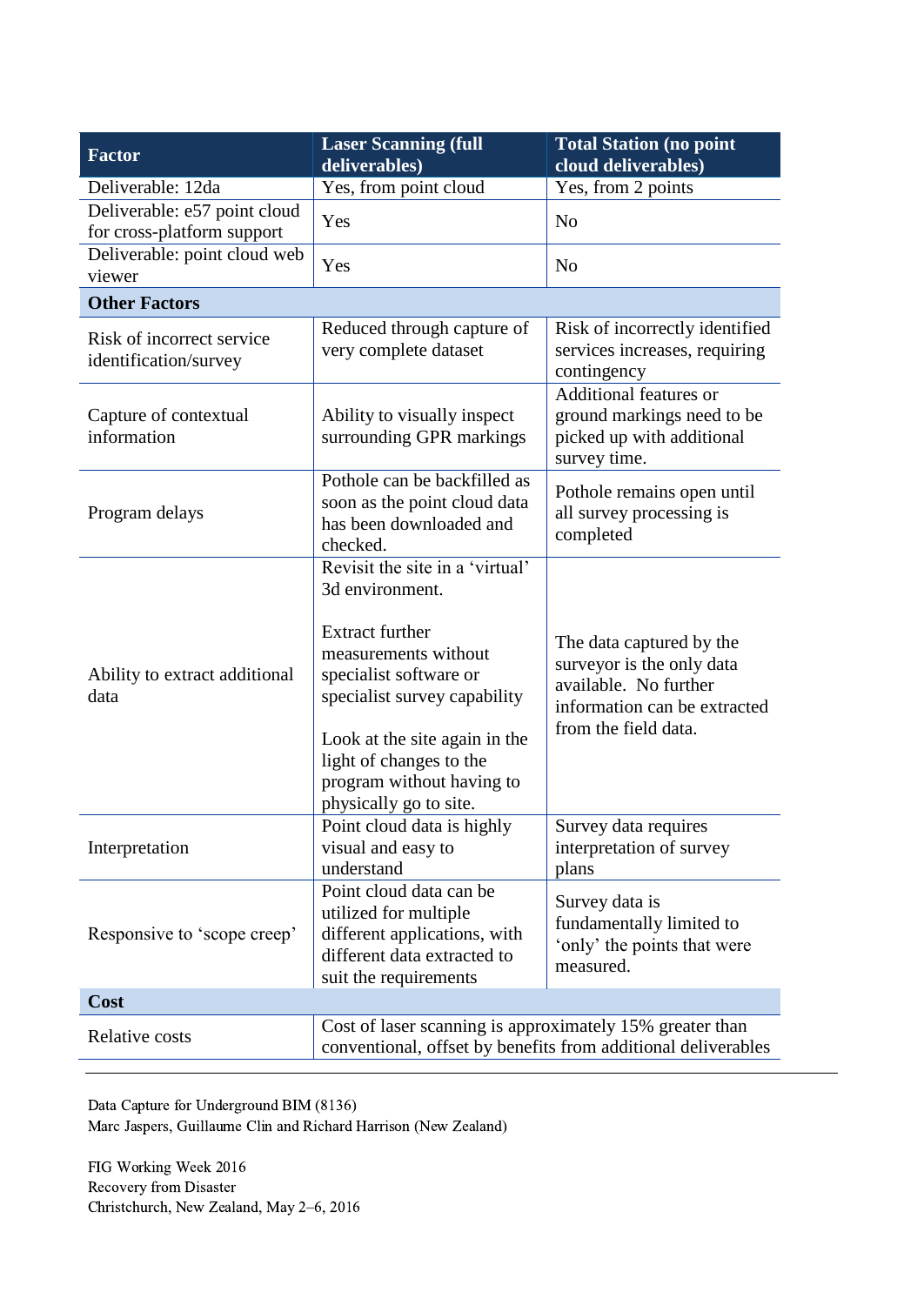| <b>Factor</b> | <b>Laser Scanning (full</b><br>deliverables) | Total Station (no point<br>cloud deliverables) |
|---------------|----------------------------------------------|------------------------------------------------|
|               | and applications.                            |                                                |

Both techniques had their distinctive benefits but scanning was chosen as the preferred option. Some of deciding factors were;

- $\bullet$  Health and safety able to survey from a remote position
- The ability to verify information the point cloud enables us to re-inspect the actual service and/or the Ground Penetrating Radar (GPR) paint marks surrounding the trench.
- Full suite of deliverables the point cloud data enables a full range of highly visual deliverables and offers the best future-proofing of the data.

#### **4. FIELD ACQUISITION**

A lot of effort was put into field logistics and after a methodical first few days, the field surveying soon became business as usual. A number of practical issues were identified early and worked around successfully throughout the project. Ongoing progress meetings between the client, contractor and Beca were also essential to the smooth running of the project.

The hydro-excavation and traffic contractor, City Care Ltd, and CERA were concerned with the safety issues of leaving trenches open for any longer than was necessary. It was desirable for Beca to give the go-ahead to backfill trenches by midday following the day of the measurements. This driver dictated much of the field and office processing cycle.

Scan locations utilized a control network consisting of survey ground marks and black and white paper targets. Target scans were completed in the field, enabling subsequent scan setups to be coordinated using 'resection' techniques. This was useful in allowing the field team to verify the precision of their control observations before returning to the office, removing the need for repeat visits to confirm control ties.

To ensure public safety and minimum disruption to the project multiple sites across the city, including complete sections of road were closed or individual trenches were fenced. 1.8m chain link sectional fencing was a significant challenge for the scanning team, who were working rapidly enough to require one person full time managing fences to maintain visibility to targets and surrounding features.

Visibility to the services dictated the number of setups needed for each trench. An unanticipated obstruction was the concrete kerb and channel sections that were left in place across most trenches (hydro-excavated underneath) which obstructed visibility to the complete trench. This obstruction often doubled the number of setups required for each trench and created the need for inverted scan setups, or very low setups to gain visibility into deep or tight trenches.

Data Capture for Underground BIM (8136) Marc Jaspers, Guillaume Clin and Richard Harrison (New Zealand)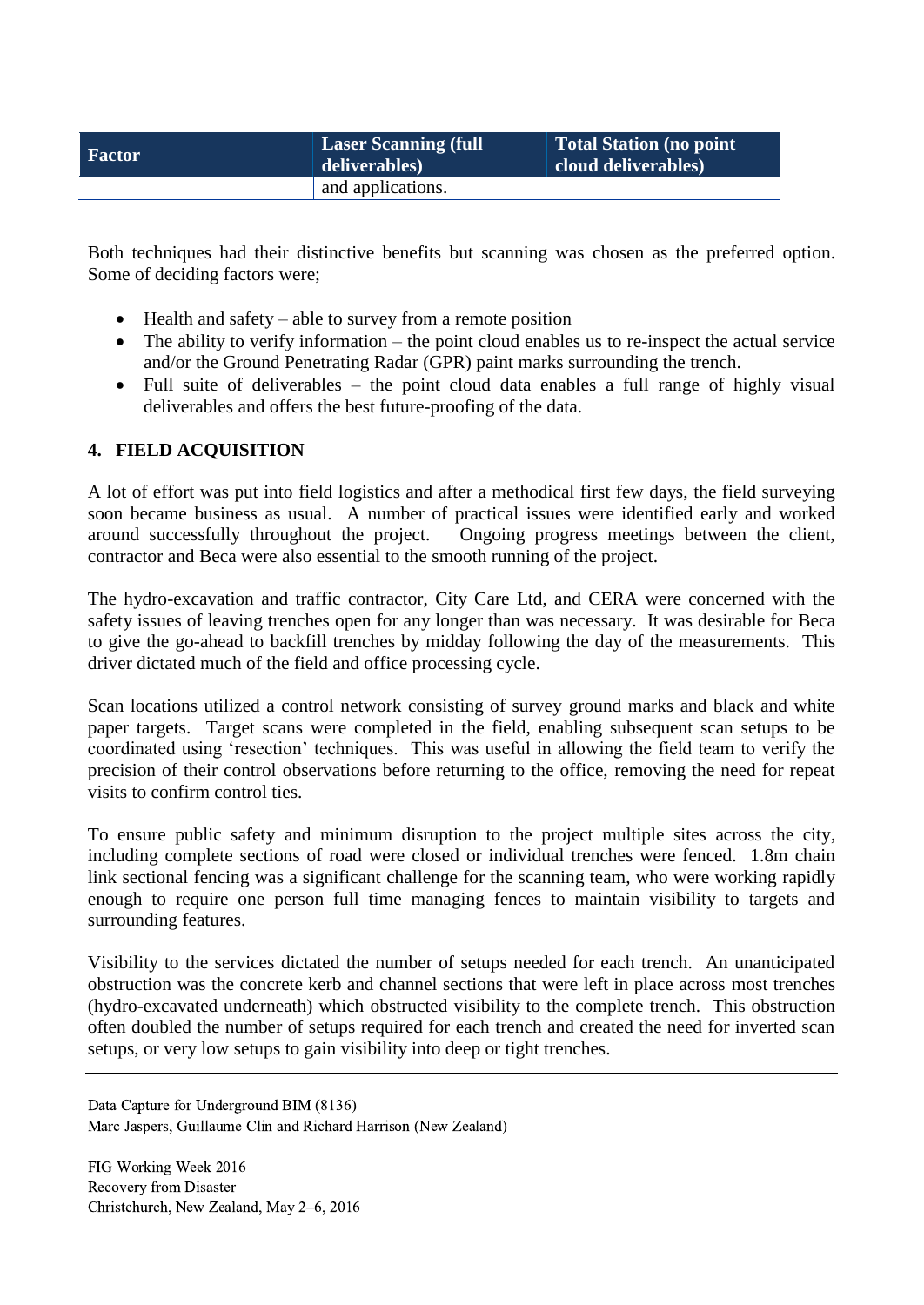Some trenches had over 30 services within them. The team completing the modeling back in the office had a need to be able to clearly identify services in the point cloud data. To assist with this field sheets were designed to capture the required information for the team to put together the complete the model. With many services being 20mm cables, the field sheets provided a valuable resource for this process.

To effectively model the diameter of each service, at minimum 40% of the circumference of the service needs to be captured. It was identified early that the services needed to be washed clean of dirt and debris, and must be allowed to dry prior to scanning; otherwise inaccurate diameters could be modeled.

While hydro excavation and jet washing was taking place, high levels of noise as well as mud and debris were present. The survey team worked more efficiently when adequate time was allowed for the hydro-excavation teams to vacate each location, removing the risk of damage or injury from proximity to these trucks.

To further enhance the point cloud data, and ensure it is useful for later visual inspection, trenches must be fully illuminated by direct sunlight, or illuminated using spot lights or High Dynamic Range (HDR) photography employed. The best option was direct sunlight, but the HDR imagery function of the scanner also produced acceptable results in a wider range of light conditions.

## **5. OFFICE PROCESSING**

Each evening the data captured from that day was downloaded and imported into Cyclone processing software.

The following morning the new data was inspected and registered together. Beca's Laser Scanning lead, Guillaume Clin, created a macro that analysed the long and repetitive registration report and consolidated it in a simple graph format that enabled us to very quickly see if the data was acceptable for modeling. Once this report was signed off the contractor was notified and the trenches in question could be backfilled.

Data Capture for Underground BIM (8136) Marc Jaspers, Guillaume Clin and Richard Harrison (New Zealand)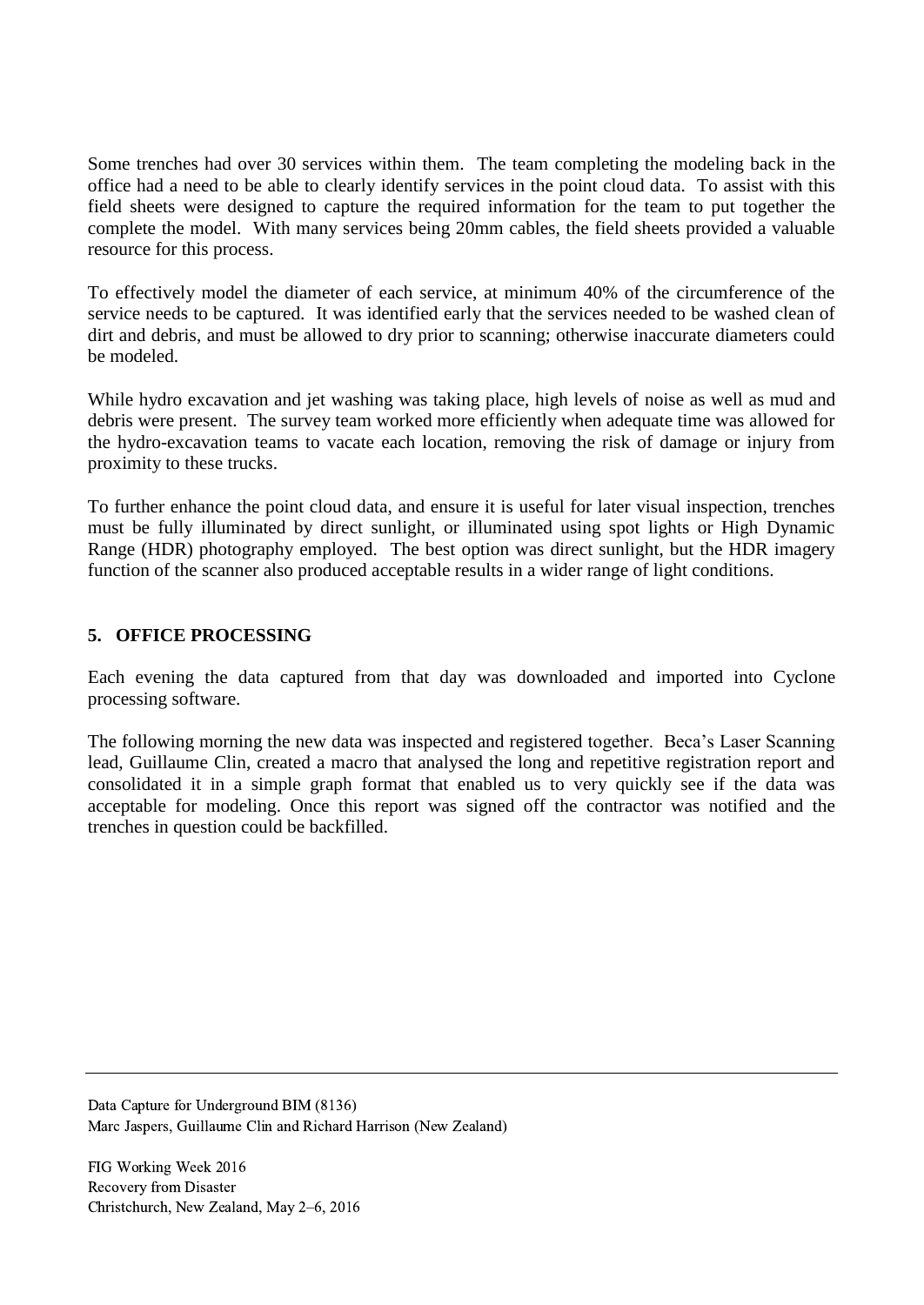

Even though the full processing steps hadn't been completed, once the registration was complete we knew we could revisit each trench whenever we needed and see it as it actually was without the interpretation inherent in normal survey practices.

Processing proceeded along a well-defined path in order to complete a set of deliverables in the most efficient way, utilizing customized macros and map files to minimize the steps required.

- Cyclone
	- o Download data
	- o Import data to project
	- o Visual inspection against field sheet
	- o Register scans together
	- o Assign unique ID to each service
	- o Model services
	- o Export Truview web viewer deliverable
	- o Export e57 point cloud file deliverable
- Attribute database
	- o Populate database from field sheets, modeled dimensions and position
- AutoCAD
	- o Apply a custom script, creating modeled objects from data in the attribute spreadsheet
	- o Export DWG deliverable

Data Capture for Underground BIM (8136) Marc Jaspers, Guillaume Clin and Richard Harrison (New Zealand)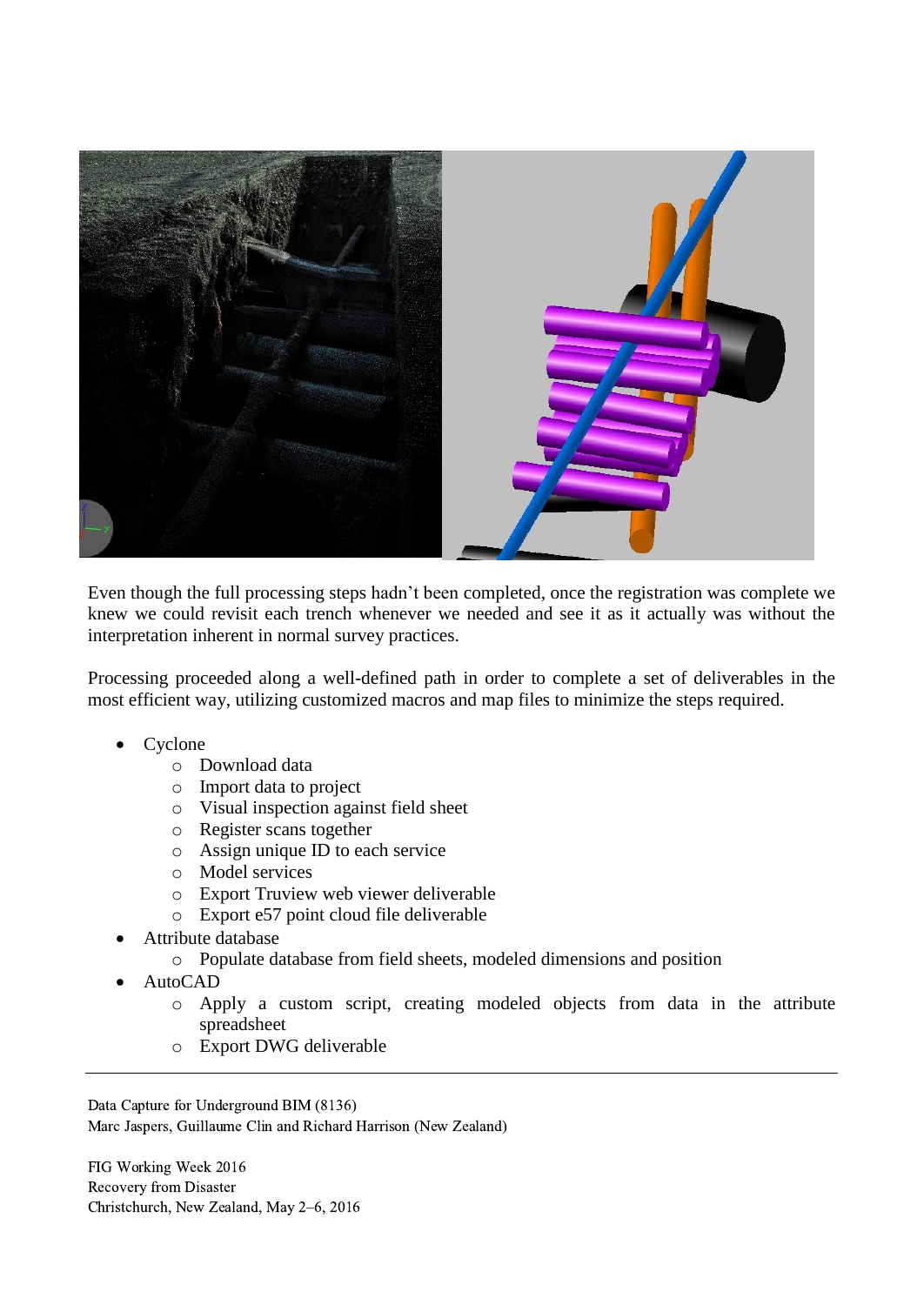- 12d model
	- o Apply a custom 12d map file to create modeled, attributed pipes from data in the attribute spreadsheet
	- o Export 12da deliverable
	- o Export IFC deliverable

## **6. DELIVERY**

The final hurdle was delivering the data. The point cloud (e57) and Truview data were by far the largest components. The more advanced formats (12da, IFC) not only have the benefit of data attribution but they also use minimum data space. Even with these concessions, the final deliverable bundles were too large to send easily over the internet. In the end the best way was to burn the data to a hard drive and hand deliver to the client.

## **7. CONCLUSION**

It has been an amazing enlightening project to be involved with. The earthquakes had caused significant damage and we were very pleased to have the opportunity to work on something so positive. This project was also a rare opportunity to develop new processes and procedures beyond what is generally required. The success of the project hinged on leveraging every efficiency that could be realized along the entire length of the process, including planning, personnel, field and office work.

## **BIOGRAPHICAL NOTES**

Marc JASPERS has over 14 years of professional experience in topographic, engineering surveying and project management. His primary areas of expertise are undertaking and managing large-scale topographic surveys, Master Plans and Construction Surveying. Marc has worked on a variety of projects from as far afield as Yap in Micronesia and Belize in Central America to high-rise construction in London and is currently bringing the lessons he's leant from that experience to the Canterbury Rebuild.

Richard HARRISON is a professional land surveyor with deep technical knowledge of GNSS, optical and laser-based measurement and positioning technologies, as they relate to Surveying, Monitoring, Civil Construction, Architecture and GIS. Richard has applied his knowledge and experience to a cross-section of practical surveying applications around the world, delivery of technical support and professional training to surveyors and sales agents, management of surveyors & geospatial experts, and direct sales of equipment and software.

Data Capture for Underground BIM (8136) Marc Jaspers, Guillaume Clin and Richard Harrison (New Zealand)